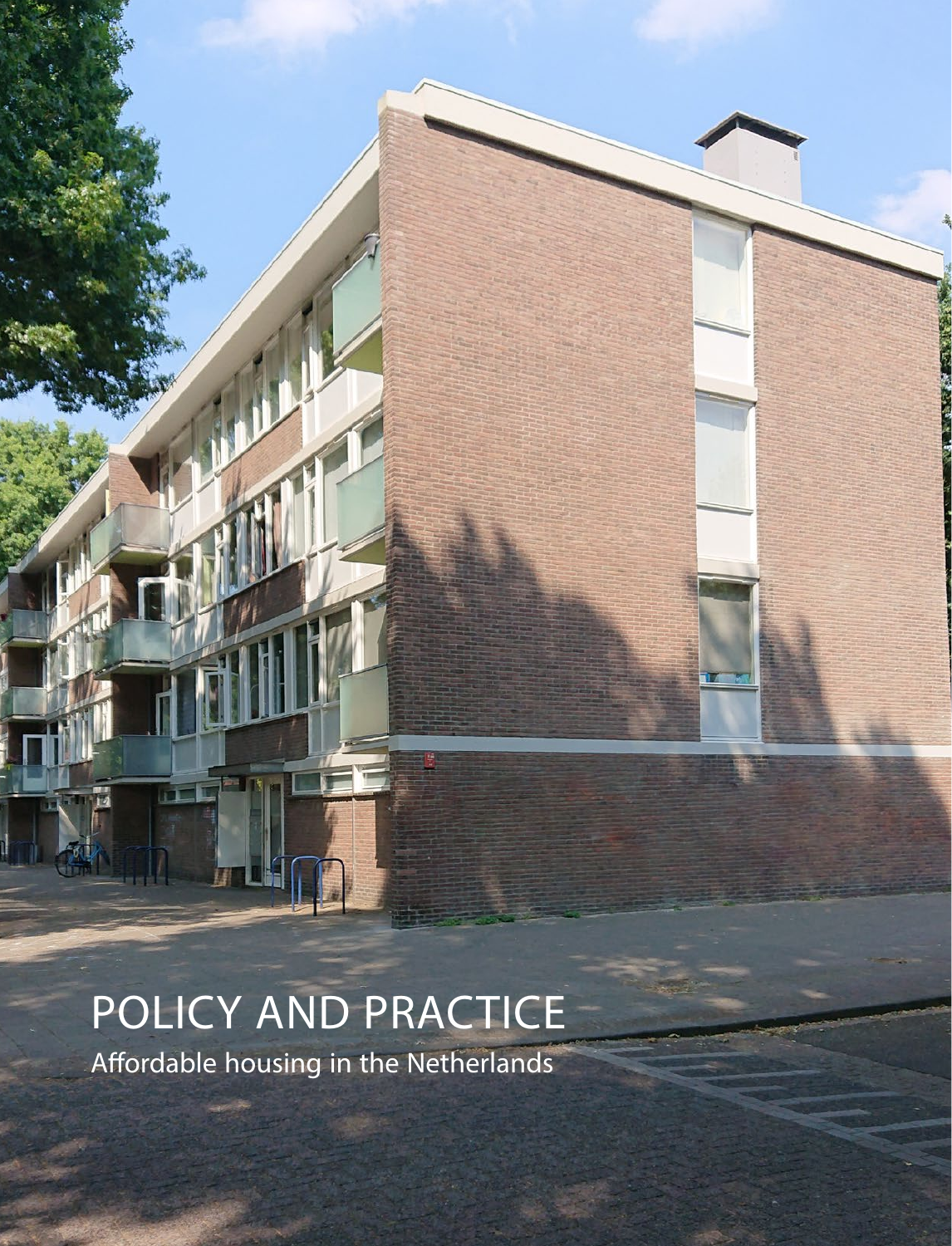**In the past few years affordability has increasingly worsened, especially for lower income households. This article describes the causes and the most recent policy reactions to stop this trend in the Netherlands. The overheating of the housing market in the Netherlands has spurred debate on several issues, such as affordability and accessibility of the housing market for e. g. lower income households and younger people. In this contribution we provide some insights into how national and local policy makers address these issues.**

#### **Frans Schilder**

is Senior researcher at the PBL Netherlands Environmental Assessment Agency where he executes and supervises applied scientific research. His research focuses on financial and economic aspects of a broad range of topical issues relating to the housing market, including the energy transition, ageing in place, and affordability. frans.schilder@pbl.nl

#### **René Scherpenisse**

is Executive director at the housing association Tiwos. With his 90 co-workers he contributes to good quality affordable housing in the town of Tilburg. He is also a board member of Aedes, the national representative body of housing associations. email@tiwos.nl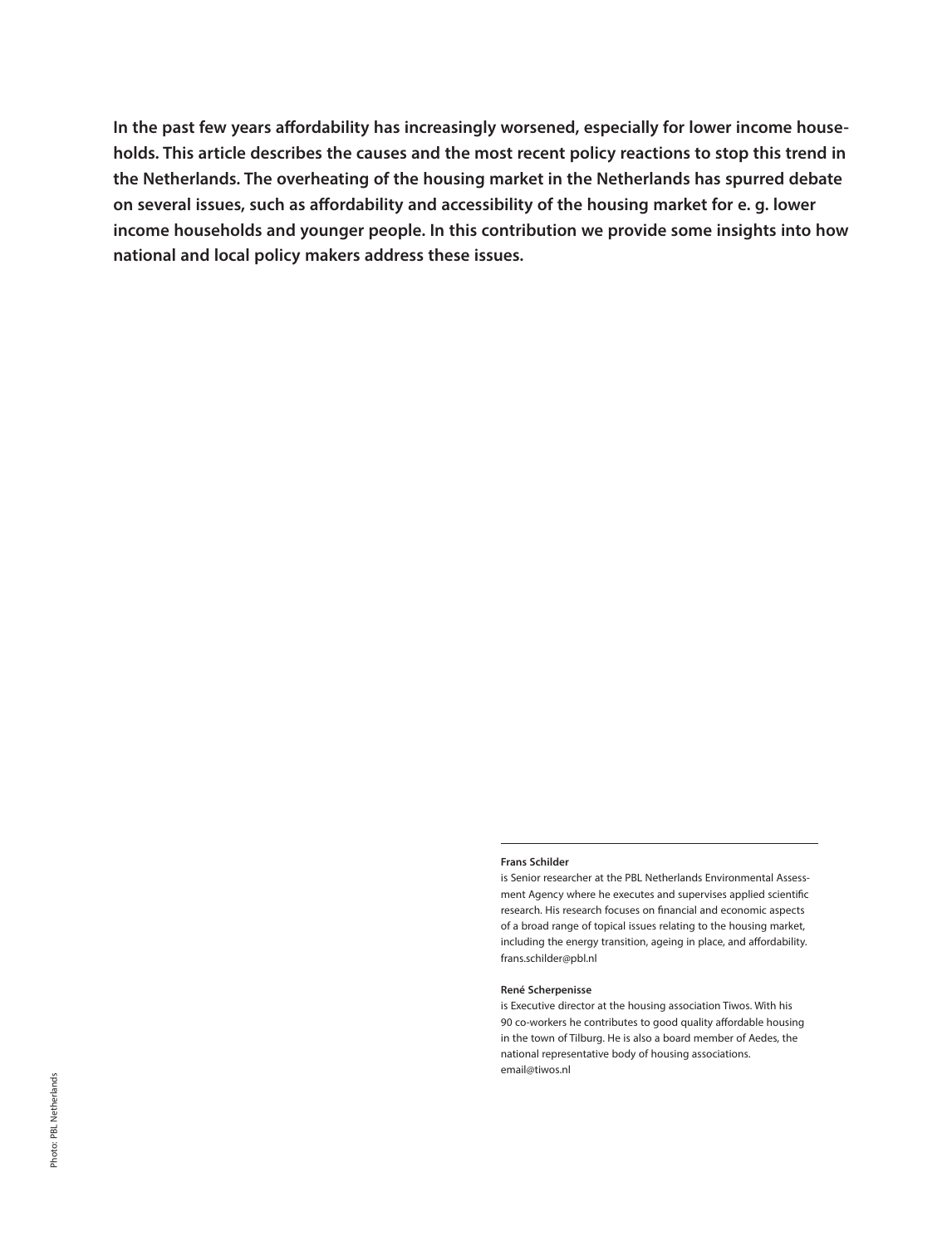## **What's in a name: regulation of social and private rented housing**

The Dutch housing market is characterised by a large social sector. Nowhere in Europe is the social sector as large as in the Netherlands (e. g. Pittini et al. 2017; Scanlon et al. 2015). What exactly is social rented housing, however, may differ per country given the definition that is used. In the Netherlands there are two main issues to consider when looking at social and affordable housing: rent regulation and ownership.

The central government has traditionally had two main policy instruments to guarantee the affordability of rented housing: rent regulation and housing allowance. Rent regulation is defined by law and applies to all dwellings below a certain quality level and to all dwellings of which the rent at origination of the contract was set below the regulation boundary. These are not mutually exclusive cases: roughly half of all housing owned by housing associations could be rented out without rent control based on their quality, yet only 10 percent of all these dwellings are rented out above the regulation boundary (e. g. Vlak et al. 2017, see also Figure 1).

When referring to social housing in the Netherlands one usually means housing owned by housing associations that are rented out under rent regulation (Table 1: 2.10 million dwellings). Roughly 10 percent of the dwellings owned by housing associations, however, are non-regulated. These dwellings are rented out against competitive market rates and are not considered social housing. Meanwhile, the majority of privately owned rented dwellings are also regulated. Institutional investors, like pension funds, tend to invest

#### **1**

**Rented housing stock (x million), by type of landlord and regulation, 2014**

| <b>Type of landlord</b>    | Regulated      | Liberalised    | Total         |
|----------------------------|----------------|----------------|---------------|
| <b>Housing association</b> | 2.10 (90.7 %)  | 0.22(9.3%)     | 2.31 (100 %)  |
| Institutional investor     | $0.11(48.4\%)$ | 0.12(51.6%)    | $0.23(100\%)$ |
| <b>Private investor</b>    | 0.31(69.0%     | 0.14(31.0%     | $0.46(100\%)$ |
| <b>Total</b>               | 2.52 (84.2 %)  | $0.47(15.8\%)$ | 2.99 (100 %)  |

Source: Jonkman 2018

in more expensive dwellings. Overall, even though social housing usually refers to the 2.10 million dwellings owned by housing associations and rented out under rent control, other types of landlords also provide affordable housing.

In addition to rent control the government also has an income assessed housing allowance. Households with a low income living in the social sector may qualify for monthly support in covering housing expenses. The subsidy depends on age, household composition, income, personal wealth, and the rent level. Households living in non-regulated housing, thus housing with a rent level above  $\epsilon$  710,68, automatically do not qualify for housing allowance. The system of housing allowances is a regressive system, which means that the percentage of the rent that is subsidised decreases with an increasing rent level. Since the housing allowance is meant as an instrument to ensure affordability, and not as income assistance, there is a minimum rent level that all tenants are expected to pay themselves. This implies in practice that all tenants, regardless how low their income is, do not receive any housing allowance over the first  $\epsilon$  225 of rent paid. In 2014 almost 1.4 million households received housing allowances; on average they received roughly € 170 per month (Ministry of Finance 2016).

In the new Housing Act 2015 the central government got a third important policy instrument called "appropriate assignment" (Dutch: passend toewijzen). This instrument forces housing associations to ensure that all lower income households are assigned to rent houses with a governmentally determined appropriate rent level. With the introduction of the new Housing Act 2015, local governments and tenants were also given a stronger role in ensuring affordability on the local level. Prior to the Housing Act 2015, municipalities could stimulate affordability through land policy: providing land at a discount to develop new affordable rented housing. Since 2015, however, social landlords are required to engage in annual agreements with municipalities and representatives of their tenants on their policy including new construction, investments in sustainability and rent price policy (including rent increases). The Housing Act 2015 fits in a general trend in which housing policy is increasingly decentralised, based on the conviction that local differences in housing markets do not automatically fit well with general, national policy.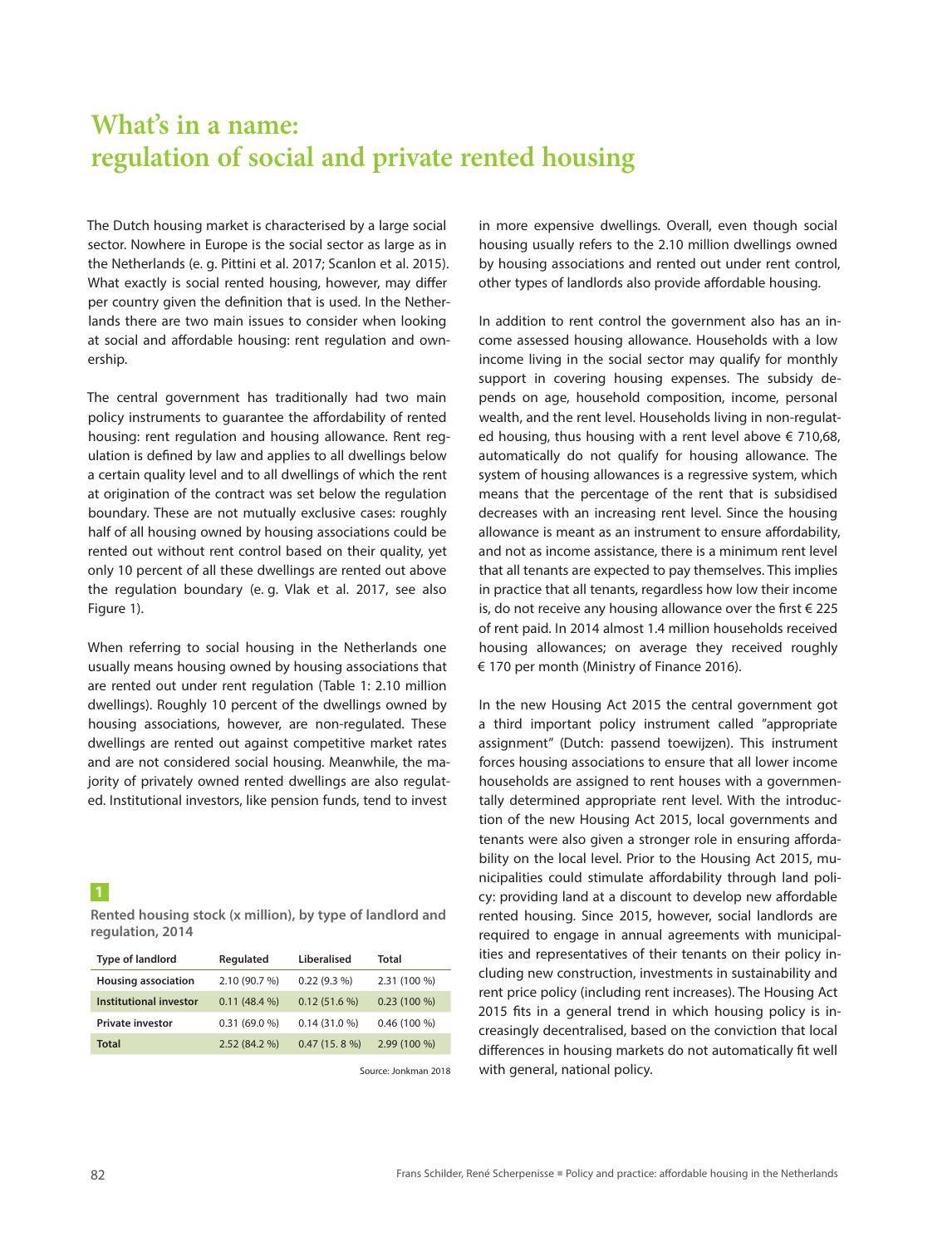#### **Rent control and dwelling quality – and what housing associations really do**

Rent regulation is mandatory for all houses with less than 143 points according to the national administrative system (Dutch: woningwaarderingsstelsel). The total points of a dwelling are made up for 25 % by the tax-assessed free market value of the dwelling and for 75 % by the characteristics of the dwelling. Characteristics include, but are not limited to, the size, type, and energy efficiency of the dwelling. The maximum price level is partially determined by the market; this implies in practice that in a large and attractive city like Amsterdam almost all dwellings could be rented out without rent control. On the other hand: in some declining regions the administrative system allows for rents above market levels.

Housing associations, however, generally do not charge the maximum allowed rent levels. On average housing associations only ask around 80 % of the maximum allowed rent level. Roughly 50 % of all dwellings owned by housing associations could be rented out without rent regulation. Most of these dwellings, however, are rented out under rent control voluntarily. This implies that the agreed upon rent level is below the regulation boundary of  $\epsilon$  710,68. Once rented out under rent control, however, housing associations cannot change the terms of the contract any more due to strong legal tenant protection.



**Single family house with mandatory rent-control**



**Single family house with voluntary rent-control**

Photos: PBL Netherlands

# **Great housing, (mostly) affordable prices: the cost and finance of the Dutch social sector**

The title of this paragraph may be slightly misleading. After all, what is affordable not only depends on the price of the dwelling, but also of the income of the tenant. In the next paragraph we will show that, despite the relatively low price level of social rented housing, increasing numbers of households have been confronted with affordability issues. Here, however, we concentrate on the supply side of the market, or put differently: how housing associations finance renting out dwellings below market rates.

To understand the current financial position of housing associations one needs to go back to the late 1980's and early 1990's (Schulte et al. 2015). The total costs of social housing created an increasing pressure on the governmental budget. With the introduction of two acts, housing associations became administratively (1993) and financially (1995) independent of the central government (Conijn 2005). Particularly the financial independence, called 'brutering' [grossing], is seen as a key moment in the history of Dutch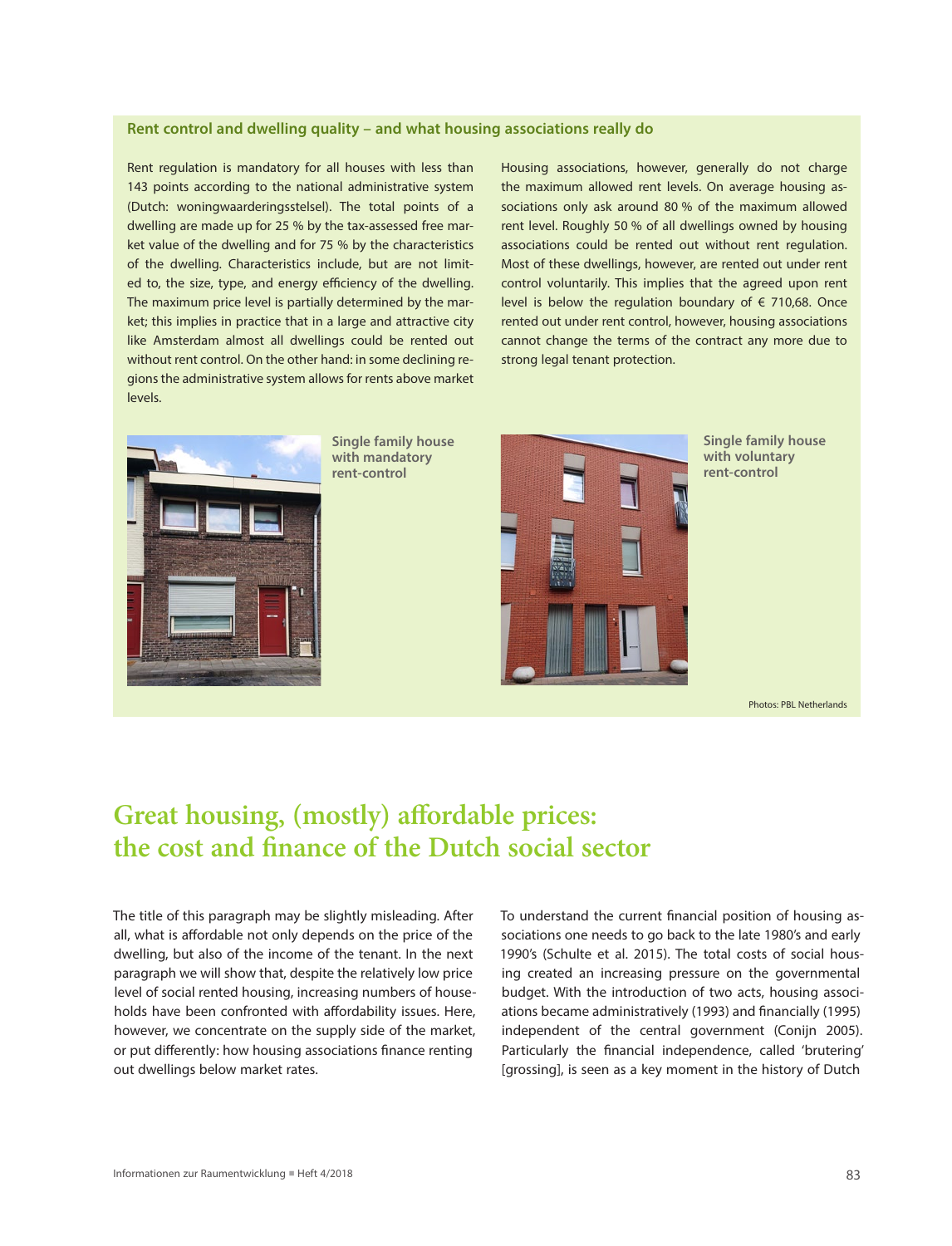### **2**

**Security structure of the Dutch social rented sector**



Source: PBL Netherlands

social housing: the net present value of all future governmental subsidies were crossed out against outstanding governmental loans of housing associations. This entailed a financial operation worth fl. 46.9 billion Dutch guilders (Schulte et al. 2015). This was roughly 6.5 % of the Dutch

### **3**

**House price index, Netherlands 1995–2018** 140 120 100 80 60 40 20  $\Omega$ ┱ 1995 2000 2005 2010 2015 2018\*

Source: Statistics Netherlands; Note: 2018\* includes data until May 2018



When housing associations became independent, financial supervision was transferred to the Central Fund Social Housing (Dutch: CFV), and the governmental guarantees were transferred to the private Guarantee Fund Social Housing (Dutch: WSW). Both institutes play an important role in the financial stability of the Dutch social sector, which is displayed in Figure 2. The CFV plays the role of financial regulator and has recently merged into the Authority Housing Associations (Dutch: AW), which is part of the Dutch central government. As regulator, the AW monitors, among other things, the development of key financial indicators like the loan-to-value ratio and the interest coverage ratio. When housing associations fail to meet the financial requirements set by the regulator, a policy direction may be given, and even direct interventions may follow. The AW also manages a sanitation fund that serves to deal with financial problems that may occur with housing associations. Contributions to the sanitation fund are levied by the AW from the housing associations.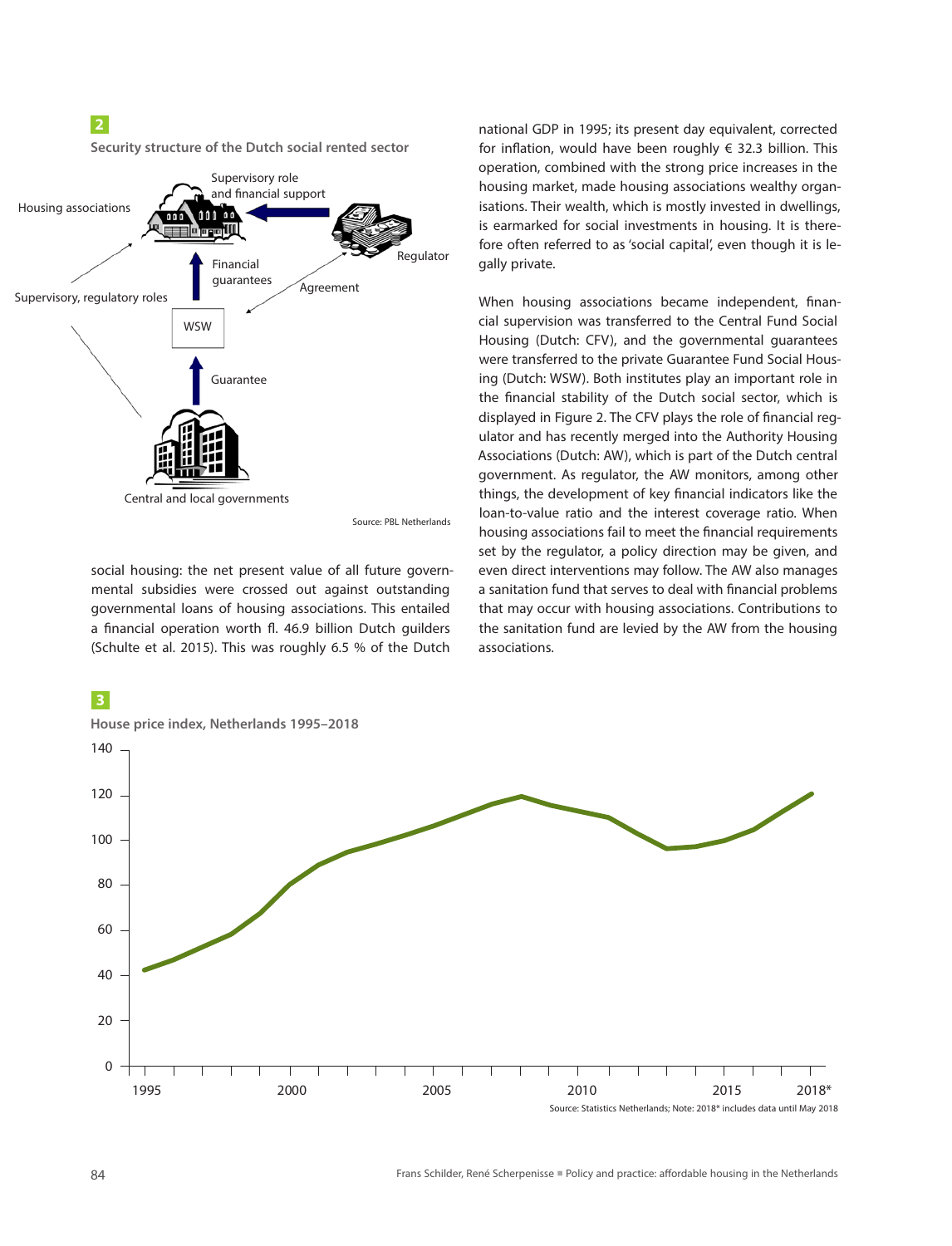The other major institution in the security structure, the Guarantee Fund WSW, also supervises housing associations, albeit from a different perspective. They also monitor the financial ratios of housing associations and increasingly try to monitor softer controls concerning governance as well. The WSW is set up by housing associations, and they guarantee the loans that housing associations obtain from investors. The guarantee by the WSW ensures that the investor will receive his money, even when the housing association fails to service its debt. In case the WSW itself would fail, the Dutch central and local governments will repay the debt. In the history of the Dutch social sector, the Dutch government has never had to repay any defaulted loan. As a result of the strong three layer security system (1. AW, 2. WSW, 3. government), housing associations can finance their debt at a discount of up to 0.8 % (Veenstra/Van Ommeren 2015).

The discount housing associations receive on their debt makes investing importantly cheaper. Nonetheless, it is not primarily the discount on debt that makes housing associations able to rent out dwellings below market rates. Housing associations, as legal independent entities, own their housing. This also means that they bear the financial risk associated with ownership. Bearing the investment risk can also be rewarded: house prices in the Netherlands have increased strongly since 1995 (Figure 3). Housing associations have therefore seen their equity increase accordingly. In 2016 the total book value of all dwellings owned by housing associations was € 250 billion, financed with € 87.5 billion of long-term debt and € 173 billion equity (AW 2018). Unlike private landlords in the rented market, housing associations do not have investors that supply capital and require a return on their investment. Housing associations can accept much lower return on their invested equity than private landlords and are therefore able to charge lower rents (e. g. Conijn 2011).

The lack of economic ownership of housing associations' capital signaled by Conijn (2011) not only enables housing associations to provide good quality dwellings for lower rents. It also enables them to invest in the quality of living in a neighbourhood, or to invest in innovative solutions for the energy transition. There are also less positive effects from the lack of a disciplining market mechanism. The most important negative side effect is the unequal playing field with private investors, which distorts the functioning of the Dutch housing market. Romijn and Besseling (2008) try to quantify the impact of the different elements of government intervention (price increasing tax incentives in the owner-occupied sector and rent regulation) and the behaviour of housing associations (voluntary rent regulation and rent setting below the maximum allowed rent levels under

regulation). They estimate that renters in the social sector pay only 51 % of the market rent, and that this applies both to lower and higher income renters. Other studies claim lower yet still significant subsidies of roughly 30 % compared to market rents (Conijn/Schilder 2011; Francke 2010). Currently, however, as a result of the historically low interest rates, Conijn et al. (2016) claim that the economic costs of housing have decreased so much that renters in the social sector are paying more for their housing than owner-occupiers. Regardless of the current situation, the institutional structure of the Dutch housing market, with uneven subsidisation of renters and owners and strong regulation of rents, has resulted in a market that consists almost entirely out of owner-occupied and social rented dwellings (Figure 4).

Recently the Dutch government has started reforming the housing market, partly in response to the crisis on the housing market (see Figure 3), partly in response to the requirements from the European Commission with respect to state-aided support of housing associations (Eskinasi et al. 2012), and partly in response to a few financial scandals in the social sector (Tweede Kamer 2014). These reforms, the economic crisis and some general trends in society have contributed to significant challenges with respect to affordability and accessibility on the Dutch housing market.



**Housing stock by type of owner**

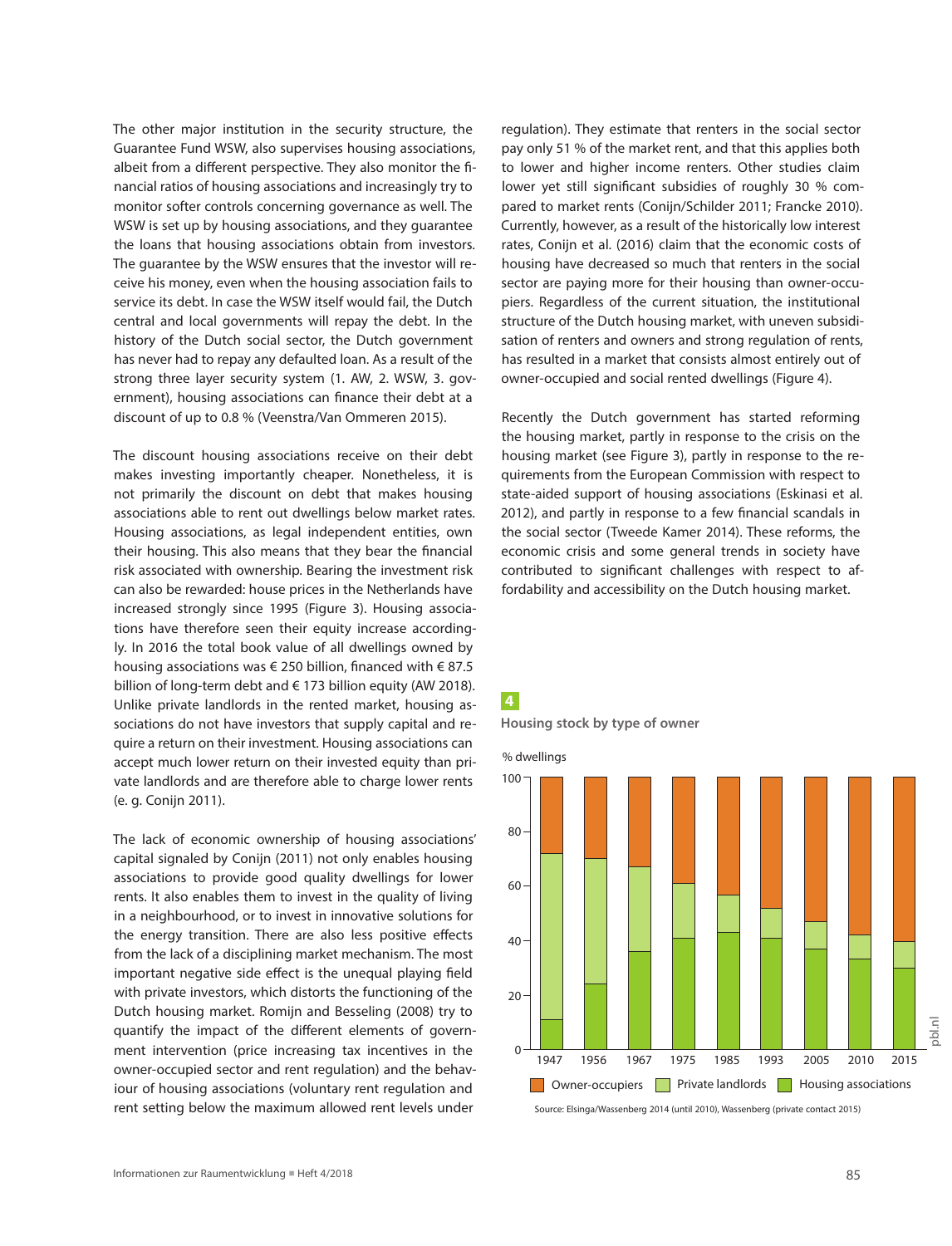## **Economic recovery, but not for all: challenges on the housing market**

The recovery of the economy in general and the housing market in particular does not benefit all households equally. The price per square metre of sold houses in the Netherlands has increased 8.4 % last year (NVM 2018): after a period of significant losses, owner-occupiers see their home equity increase rapidly again. New entrants to the housing market, on the other hand, are increasingly competed out of the market (Vrieselaar/Lennartz 2018). An escape into the rented sector is hardly an option due to the long waiting lists with housing associations and the small size of the private sector (Figure 3, also: Middelkoop/Schilder 2017). This results in a number of challenges for the Dutch housing market. In our analysis of these issues we focus on those issues that are directly related to the social sector: the increasing number of households with potential payment issues and the problematic position of middle income households.





Source: WBO/WoON; adapted by PBL

### **Under pressure: the absolute minimum and below**

The Netherlands Institute for Budgeting (Nibud) is the national authority on all kinds of things related to the household budget. Each year Nibud publishes exemplary budgets that can give households an indication of how to budget their income in order to make ends meet: how much may an average household with two children expect to pay for their energy bills, insurances et cetera. One of the most interesting budgets published by Nibud is the so-called minimum budget. This budget describes the absolute minimum amount of money households should spend on unavoidable living expenses. This budget contains no luxury whatsoever, requires households to actually make and stick with a household budget, requires households to be and stay healthy, and doesn't allow for the household to be in bad luck (e. g. the washing machine must not break). This budget, increased with actual expenses on rent, can be compared with income and subsidies in a very large and representative three-annual Dutch household survey. If a household's total expendable income is less than the absolute minimum expenses on unavoidable living expenses and the rent, then in the long run something is likely to go wrong: this household has a so-called "payment risk". In the short run households could use some savings, for instance. The share of households for who this absolute minimum living standard is under pressure has increased rapidly over time in the Netherlands (Figure 5) during the past couple of years.

There are several factors explaining the increase of the share of renters with a payment risk. The economic crisis and the rise of unemployment have decreased the incomes of many households in the social rented sector (Blijie et al. 2016). In the economic crisis, however, the government also introduced a levy for landlords aimed at helping reduce budget deficits (Groot et al. 2016). The levy is taxed as a percentage of the tax assessed value of regulated dwellings and applies to all landlords with more than 50 regulated dwellings, both private and social. The levy was introduced as a small tax in 2013 and announced to increase to an annual levy of € 1.7 billion in 2017. Landlords were allowed to increase regulated rents faster than usual to compensate for the levy which has resulted in a strong increase in rents. Especially the lower income households were expected to be compensated for those increases in rents through housing allowances, leaving the households with (slightly) higher in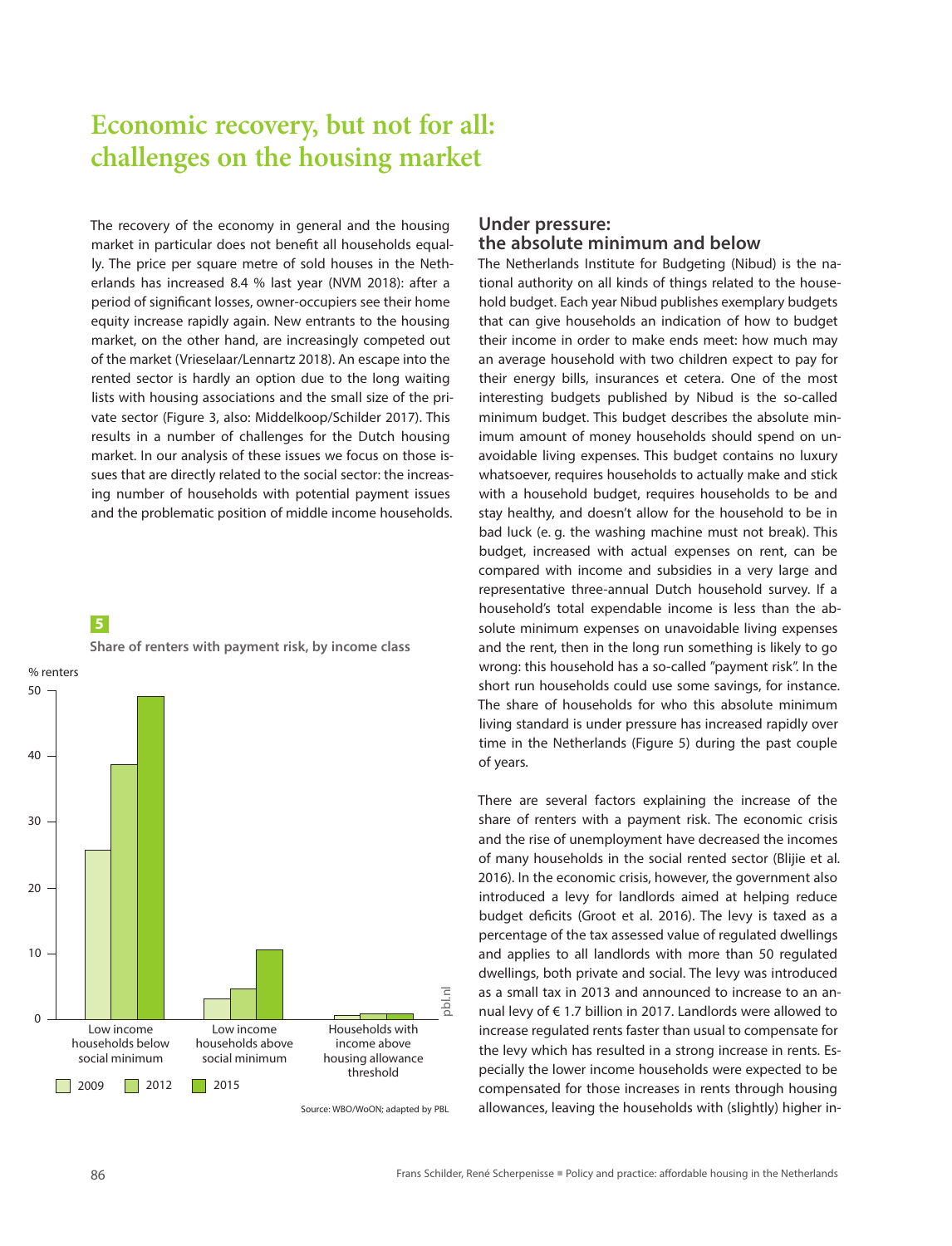comes paying a higher rent. Schilder et al. (2017), however, show that also among those households that are specifically targeted with housing allowances, payment risks have increased. Observing these trends, the umbrella organisation of housing associations together with the national tenant representative organisation has agreed upon a new social rent price agreement. Since then, the total amount of rent a housing association receives can only increase by inflation plus 1 %. This includes general rent increases and so-called harmonisation (rent increases when a dwelling is rented out to a new tenant which may be significant due to rent control). The total rent increase can be distributed over all tenants by the housing association's own discretion, although it is forced by the new Housing Act to engage in annual consultation about this with both the municipality and representatives of its tenants. The introduction of the social rent price agreement, in addition to the appropriate assignment regulation, will help reduce the number of households with payment risks in the future. The lowest income households, however, will remain facing financial difficulties (Groot et al. 2016).

#### **No choice: higher income households trapped in social housing (if they're lucky)**

Housing associations have specified tasks that are described by law. These tasks include providing good quality and affordable housing for households that could not find such housing on the free market, but also providing and investing in housing specifically for elderly, and investments in local quality of living. Housing associations provide good quality affordable housing by renting out their 2.3 million dwellings. Entrance to the social sector is restricted to lower income households: prospective tenants' income is checked before signing the contract. While living in the dwelling, however, eligibility to the social sector is not evaluated. Households who have seen their incomes increase may therefore remain in their social rented dwelling. The housing association may increase the rent at a faster pace, but may not terminate the contract. Households whose income is higher than the primary target group for social housing ( $\epsilon$ 36,798 in 2018) are called 'goedkope scheefwoners' [cheap skewed renters]. Blijie et al. (2016) show that, according to this definition, in 2012 685,000 cheap skewed renters were living in social rented housing. They furthermore show that this number decreased to 518,000 in 2015, partly because of the opportunities given to housing associations to increase rents for higher income households faster. Nonetheless, a significant number of social dwellings are unavailable to lower income households, because they are rented by tenants who could pay a more competitive market rent level. This is an inefficient use of social capital (e. g. Romijn/Besseling 2008, Conijn/Schilder 2011). Many of these households, however, also have very few alternatives (Figure 6).

Figure 6 shows the maximum rent that households could afford given the extended minimum budget of Nibud mentioned earlier. Extended means that we add roughly € 90 per month per member of the household for social participation (e. g. membership of a club, music lessons for children, holidays, personal visits). Moreover, the extended budget allows for increasing expenses for households with higher incomes, for instance somewhat more spending on groceries and clothing. On average households spend half of every euro of income above the minimum on housing. The estimated budget is therefore an indication of what households could afford, not what they would want to spend. The colours indicate the share of households in an income category that can spend a certain amount on the rent. The highest income households could almost all afford to spend more than € 900 per month on rent. Middle income renters, however, cannot. Households with an income that does not allow access to the social rented sector, for instance with an income of € 44,000, often depend on social housing. These households can find no alternative in the housing market, since rents of available dwellings in the private rented sector are often much higher. Especially in the larger cities rents have increased steeply in the past few years.

Households with middle incomes often have few alternatives. Their income is too high for the social rented sector, and often too low for the private rented sector. Private landlords, out of risk aversion, often require households to earn 4 to 5 times the rent. Even rents that are only a little bit above the regulation boundary therefore require an annual income of  $(5*12*750) \in 45,000$ . Particularly young households, recently divorced people and people who run a small business of their own have difficulties finding a proper dwelling on the current housing market. Their situation has worsened because of several reasons: access to the social rented sector is, more than before, restricted to lower income groups with the new Housing Act 2015. Also access to alternatives has become more problematic: for long the owner-occupied sector offered an alternative for households with no access to the social rented sector. However, since supervision on mortgage supply has become more stringent, it has become harder for younger households to compete on the housing market (Middelkoop/Schilder 2017, Vrieselaar/Lennartz 2018). Moreover, increasing numbers of young people have short term contracts, making mortgages much more complicated to obtain than before. Due to the limited alternatives these households have, demand for private rented housing has increased, resulting in increased prices.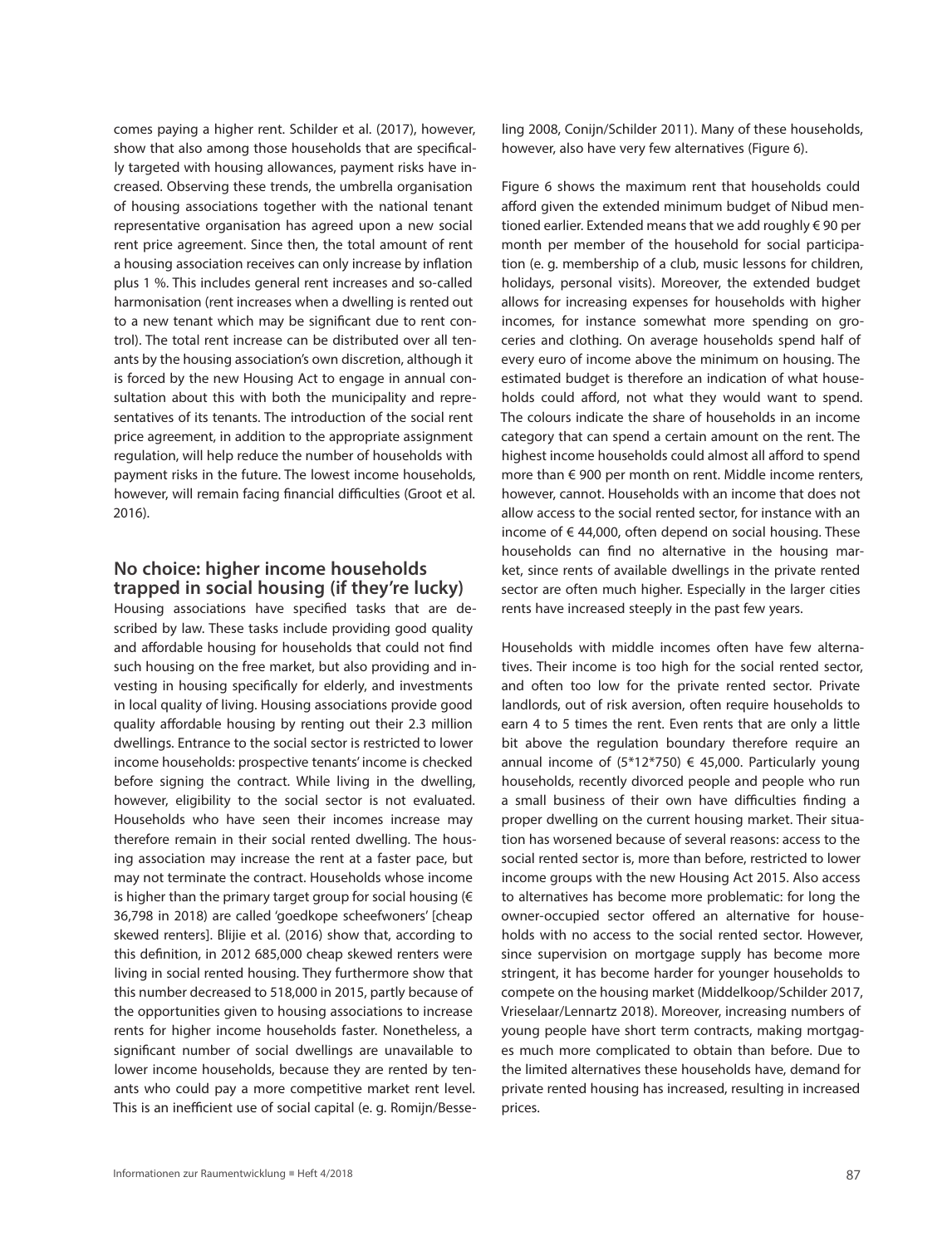### **6**

**Income groups by maximum affordable rent level, 2014**



### **Affordability in practice: Tiwos**

So far the discussion has focused primarily on the institutional organisation of affordable housing in the Netherlands. Real affordability, however, is realised on the work floor. To provide some insight into how institutional goals may be translated into affordable housing we shortly describe the financial and social strategy of Tiwos, one of the roughly 350 housing associations in the Netherlands. As housing associations are mostly locally active and thus act in regionally differing situations (e. g. population growth vs. decline), and have different financial and social strategies, the case of Tiwos should by no means be interpreted as representative of all housing associations in the Netherlands. It does, however, give a good insight into the considerations that drive this type of organisations.

Tiwos is a medium sized housing association in the town of Tilburg (216,000 residents) and owns 7,500 dwellings. Originally, unlike most other housing associations, Tiwos was a municipal housing organisation. The alderman was in charge, the employees were civil servants of the municipality. Almost all larger municipalities used to have such a municipal housing organisation that predominantly provided housing for the weakest households. The private housing associations, usually organised as a union or club, used to provide housing for its own members, usually lower middle class households. Since the grossing operation in the 1990's all municipal housing organisations have been privatised and become foundations. Tiwos' past as a municipal housing organisation, however, is still visible in its housing stock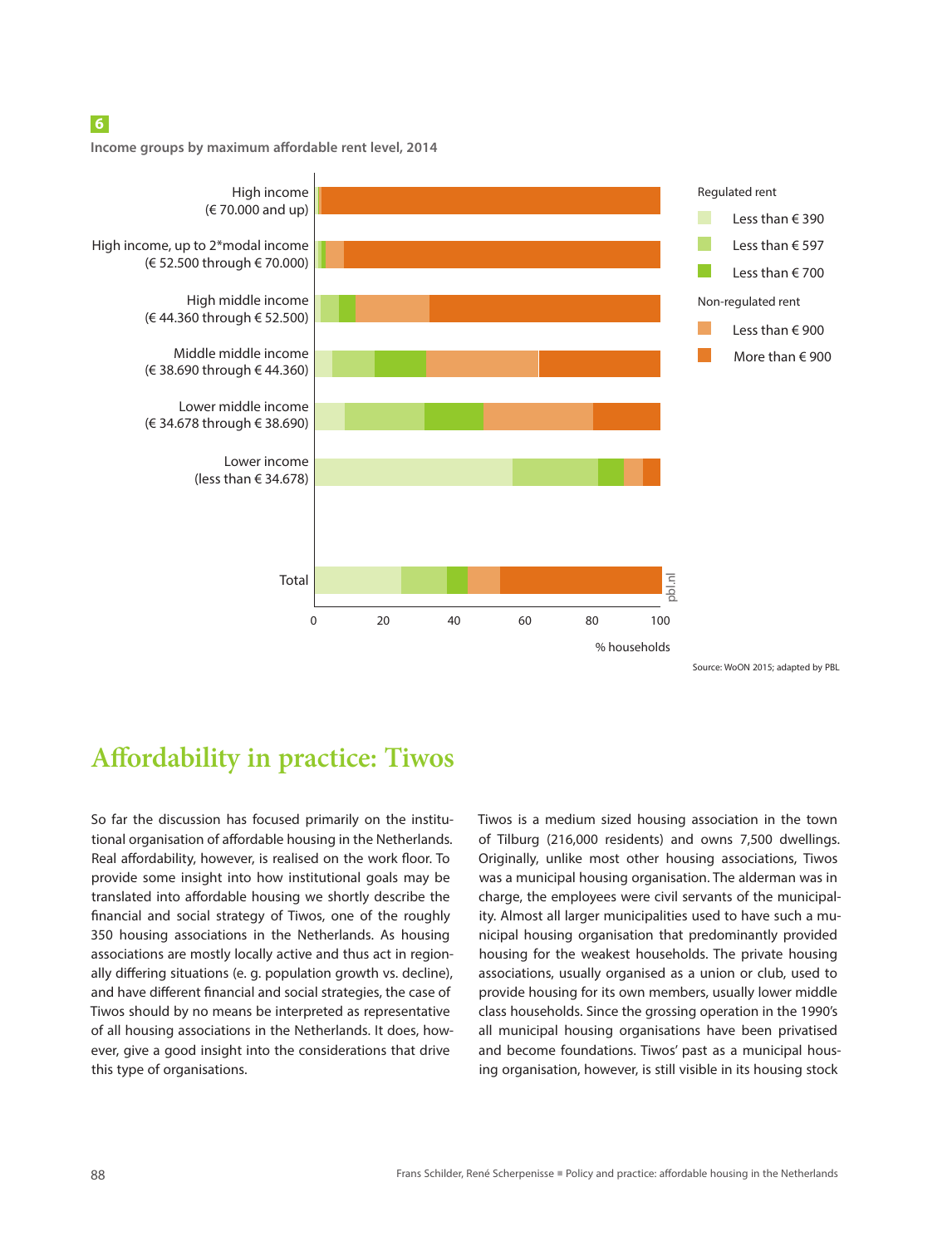today with a concentration of dwellings in the older working-class districts in town and the larger housing facilities for social care.

Affordability of housing is of importance to Tiwos as their core business is to provide housing for low income households. Adding to this challenge is the fact that the average income in Tilburg is relatively low when compared to the national average. Affordability, however, is only one of three key aspects of social housing: affordability, accessibility and quality. Tiwos always puts affordability first in their strategy: the rents charged for dwellings are set by the standards of affordability according to The Netherlands Institute for Budgeting (Nibud). In the rent setting policy Tiwos takes into account the rent and income boundaries for the housing allowance that households are entitled to.

Since affordability is the key driver behind the rent strategy there is no obvious relationship between the price and the quality of the house (see the infobox "Rent control and dwelling quality" at the beginning of this article). There is a difference in the price asked for both dwellings. However, the difference in rents charged does not reflect the difference in the quality of the dwellings measured in the (potential) free market rent levels that could be realised. That free market rent level, however, would never be charged since it would render most of the dwellings unaffordable for lower income households. Tiwos also aims to provide good quality housing against affordable prices for lower income households. Families with children, for instance, need larger dwellings. At free market prices this could imply rents of up to  $\epsilon$  1,000, which is not affordable for many households (Figure 6). Tiwos therefore rents out such dwellings for around € 600. The difference between the free market and the realised rent,  $\epsilon$  400, is seen as a social contribution to decent living conditions for households with lower income. For that social contribution applies that given is once and for all: when the household's income increases, the discount on the market rent cannot be easily or fully reduced.

Affordability, however, is not the only goal of Tiwos. Accessibility of social housing is another important objective. This implies that, at least in the near future, new housing needs to be built to ensure that there are enough social dwellings to provide housing to those that need it. In developing new housing, Tiwos already incorporates (future) affordability through the type of dwellings constructed. This means, among other things, not too large, and relatively simple finishing. Within those standards, however, still a high level of quality is achieved (see the infobox "Rent control and dwelling quality" at the beginning of this article). The same applies to investment in the sustainability of housing. When deciding when and which houses will be retrofitted to a higher standard, its impact on affordability is key in the decision making process. Finally, Tiwos also invests in the social living conditions in neighborhoods. Not only through constructing and renting housing but also by having special employees monitoring and managing softer issues, such as nuisance, pollution or disputes between tenants. The ability of Tiwos to invest in accessibility, quality and livability, however, is a result of the strategy aimed at affordability: all that is left after keeping housing affordable is invested, but never at the expense of affordability. Rents are therefore never increased beyond affordable price levels in order to create more financial leeway for investments in new construction.

### **Looking for solutions**

The problematic situation for the lower income households is most likely to improve in the short run. The economic recovery might help a fair share of people out of unemployment, increasing their incomes. Furthermore, recent changes in the Housing Act 2015 are forcing housing associations to provide rent-capped housing to lower income households, which ensures protection against overburdening rents. Households in the lowest income categories, around the level of the social welfare, will probably remain facing issues getting around. This, however, may not necessarily

be an issue of affordable housing, but an issue of insufficient income. To help solve the issues of the lowest income groups, rent policies prove inefficient and more narrowly targeted policy options, for instance in housing allowances of income redistribution, should be considered (Schilder et al. 2015).

Meanwhile, the situation for middle income households has become so problematic that even strongly distorting options like extending regulation to higher price levels are dis-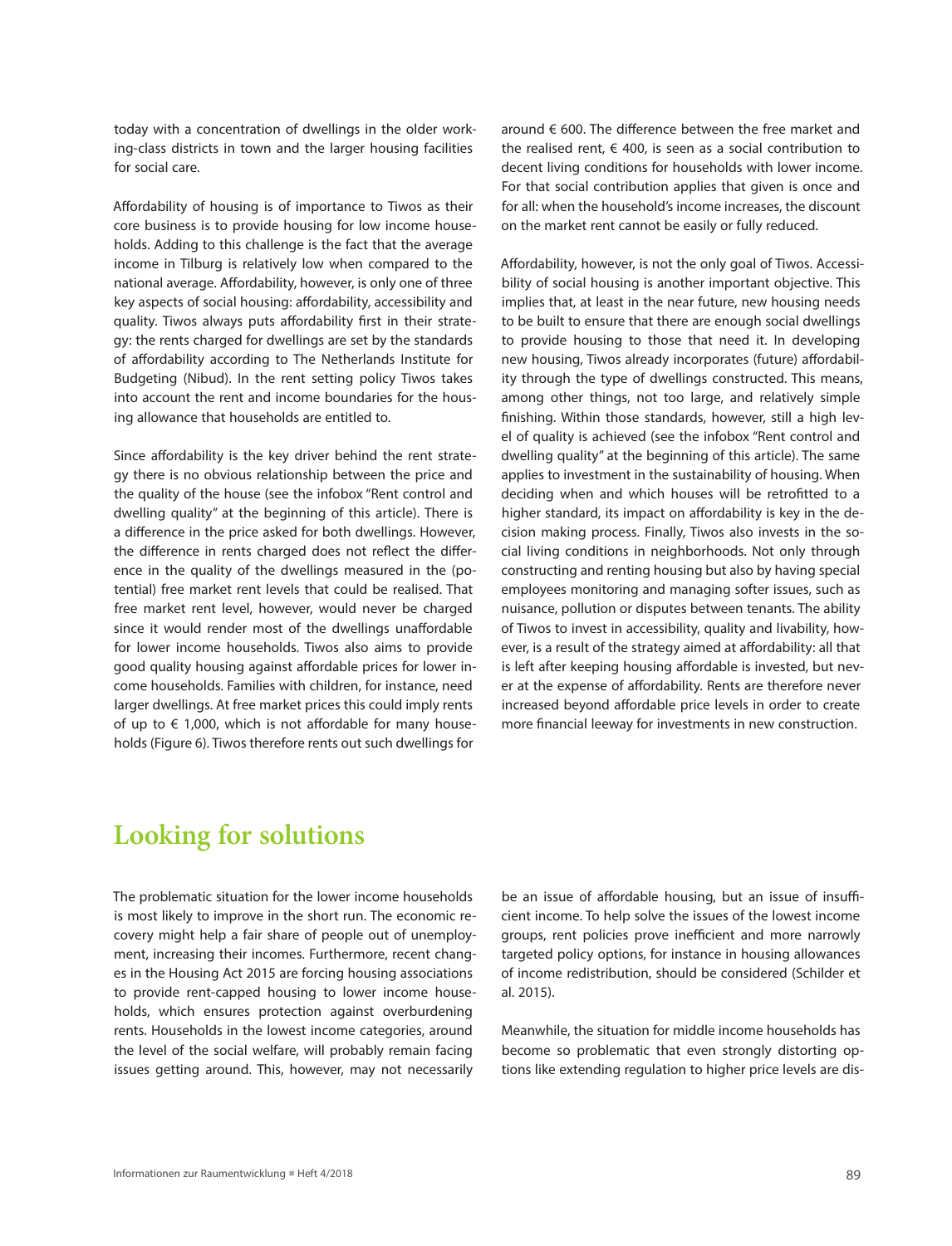cussed (Buitelaar/Schilder 2018). The obvious solution, also given the projected increase of the number of households in the Netherlands, is to increase housing production. New construction, however, takes time and will not help alleviate the situation of an increasing group of households with strongly restricted access to housing. The search for solutions for better accessibility for middle income households has led Vlak et al. (2017) to suggest a more flexible use of housing by housing associations. Related to the problems of middle income households, but also aimed at improving the use of their social capital, a group of housing associations have written a pamphlet "Passend wonen: van foto naar film" (Dutch; Appropriate living: from one-time photo to continuous monitoring) proposing a new system for determining rent prices. In this pamphlet housing associations would like to have more freedom to increase rents when income increases strongly, promising to reduce rents for those households whose income decreases (Veldhuizen/Kolstein

### 2018). The current Housing Act already allows for more flexibility than before, but increasing the potential for allowing higher income households could contribute to solving several issues with respect to affordability and accessibility in the short run. Careful consideration regarding the implementation is needed, as the risk of distorting effects on the housing market in the longer run are conceivable.

Concluding, one could state that having the largest social rented sector in Europe is not synonymous for not having issues with affordability. Fact is, though, that the average quality of housing made available to lower income households is good and mostly affordable. Improvements in the Dutch housing sector should primarily be found in adding new housing that is future-proof: energy-neutral and fit for an ageing society, as well as finding a more efficient and equitable way to distribute "scarce" social capital.

### **Literature**

- **AW** Autoriteit Wonincorporaties [Housing Associations Authority], 2018: Sectorbeeld 2017.
- **Blijie,** B.; Gopal, K.; Steijvers, R.; Faessen, W., 2016: Wonen in beweging: de resultaten van het woononderzoek Nederland 2015. [Living in transition: results of housing survey 2015]. Delft: ABF Research.
- **Buitelaar,** E.; Schilder, F., 2018: Particuliere woningbeleggers en de toegankelijkheid van de woningmarkt: de casus van Amsterdam. [Private investors and the accessibility of the housing market.] The Hague: PBL Netherlands Environmental Assessment Agency.
- **Conijn,** J., 2011: Woningcorporaties op een kruispunt. [Housing associations at a crossing.] ASRE Vastgoedlezing. Amsterdam: Amsterdam School of Real Estate.
- **Conijn,** J., 2005: Woningcorporaties: naar een duidelijke taakafbakening en heldere sturing. [Housing associations: towards a clear task description and governance.] Amsterdam: RIGO Research en Advies.
- **Conijn,** J.; Rouwendal, J.; Schilder, F., 2016: Veranderende verhoudingen op de Nederlandse woningmarkt [Changing price ratios on the Dutch housing market]. TPEdigitaal, vol. 10, no. 2, pp. 23–41.
- **Conijn, J.: Schilder, F., 2011: How housing associations** lose their value: the value gap in the Netherlands. Property Management, vol. 29, no. 1, pp. 103–119.
- **ECB** European Central Bank, 2018: Annual report. Frankfurt am Main: European Central Bank.
- **Eskinasi,** M.; De Groot, C.; Van Middelkoop, M.; Verwest, F.; Conijn, J., 2012: Effecten van de staatssteunregeling voor de middeninkomensgroepen op de woningmarkt – een simulatie. [Effects of the state-aided support regulation on middle income households on the housing market.] The Hague: PBL Netherlands Environmental Assessment Agency.
- **Figari,** F.; Hollan, K.; Matsaganis, M.; Zolyomi, E., 2017: Recent changes in housing policies and their distributional impact across Europe. Brussels: European Commission.
- **Francke,** M., 2010: Comparing market rents from a user cost and reaction model, Applied Working Paper No. 2010-03. Rotterdam: Ortec Finance.
- **Groot,** C. de; Daalhuizen, F.; Schilder, F.; Tennekes, J., 2016: Betaalbaarheid van het wonen in de huursector: verkenning van beleidsopties. [Affordability in the rented sector: options for policy]. The Hague: PBL Netherlands Environmental Assessment Agency.
- **Hekwolter of Hekhuis,** M.; Nijskens, R.; Heeringa, W., 2017: De woningmarkt in grote steden [The housing market in lage cities]. Amsterdam: Dutch National Bank.
- **Jonkman,** A., 2018: Distributive justice of housing in Amsterdam. PhD thesis, forthcoming.
- **Middelkoop,** M. van; Schilder, F., 2017: Middeninkomens op de woningmarkt: ruimte op een krap speelveld. [Middle income households on a tight housing market.] The Hague: PBL Netherlands Environmental Assessment Agency.